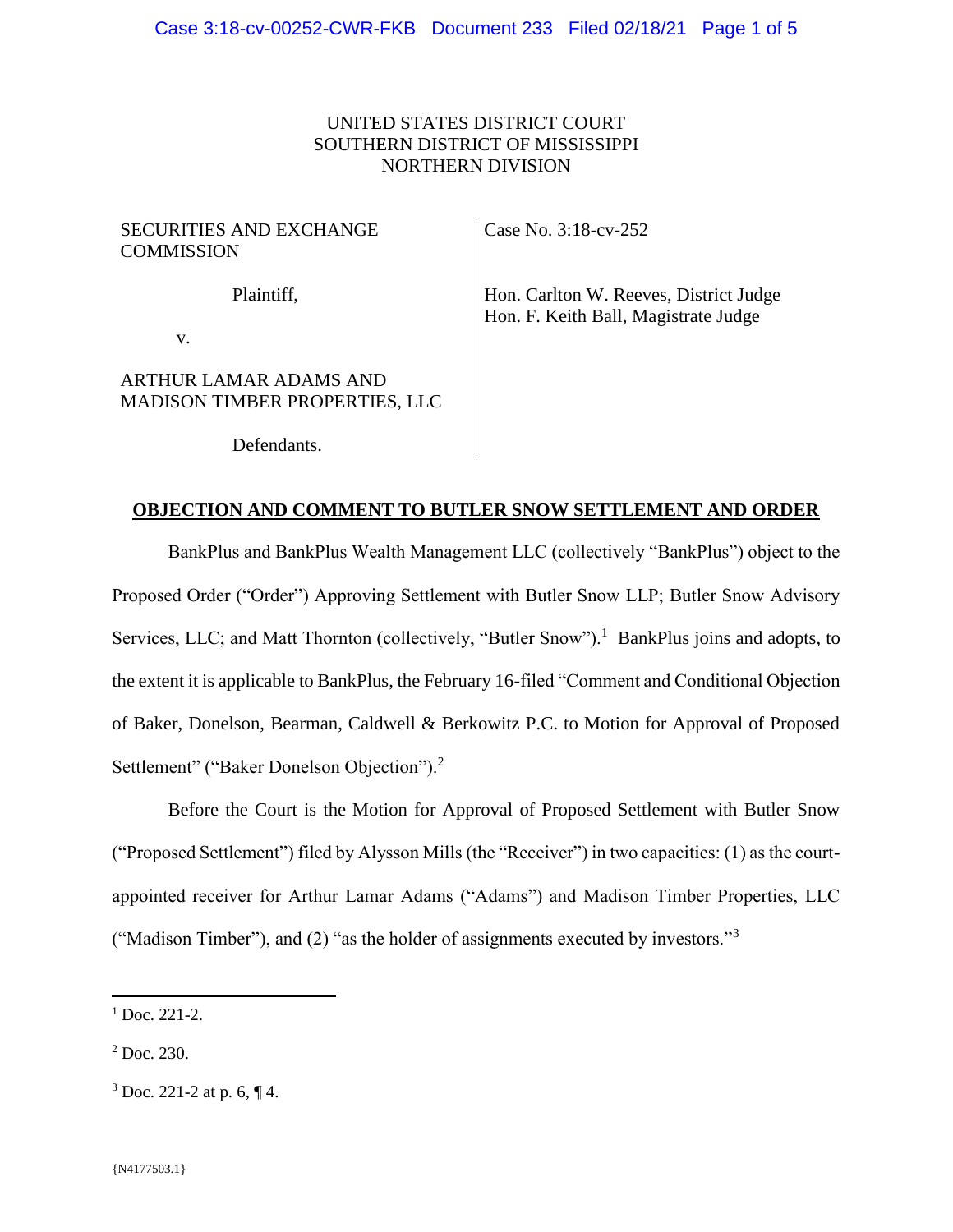#### Case 3:18-cv-00252-CWR-FKB Document 233 Filed 02/18/21 Page 2 of 5

On January 11, 2021, the Receiver served on BankPlus the Order Setting Hearing in Securities and Exchange Commission v. Adams, No. 3:18-cv-252 (S.D. Miss.), (the "SEC Case"), Doc. 223 filed January 11, 2021, and the Motion for Approval of Proposed Settlement, including the Butler Snow-Receiver Settlement and a Proposed Order Approving Settlement, SEC Case Docs. 221, 221-1 and 221-2, inviting "interested parties" and as yet unidentified "Notice Parties," to be heard before approval of the Proposed Settlement.

BankPlus does not object to the Receiver and Butler Snow settling their dispute. BankPlus is not a party to that litigation or to the Proposed Settlement. Because the Proposed Settlement and Order contain unusual and unclear provisions, and out of an abundance of caution to waive no rights by failing to do so, BankPlus objects to the Proposed Settlement and Order to the extent they affect BankPlus' rights.

Several provisions of the Proposed Settlement and Order could affect BankPlus' rights.

Paragraph 2 of the Proposed Settlement provides for the confidentiality of the Notice Parties' identity. This unusual provision prevents inquiry into the Receiver's assertion of standing as holder of assignments executed by investors, per Paragraph 4—and implicitly Paragraph 3 of the Proposed Order Approving Settlement. Further, will the Order and Settlement Agreement prevent related discovery into the identity of the assignors in related cases?

BankPlus proposes the addition of the following sentence to the end of Paragraph 5 of the Order as clarification:

# **The Settlement Agreement's confidential treatment of the Notice Parties shall not constitute a basis for any objection to discovery in any other suit regarding the identity of the Receivers' assignors or the terms of those assignments.**

The Order at Paragraph 4 states the Receiver has standing both as a federal equity receiver and as assignee of investors' claims. Arguments about the Receiver's standing lie before the Court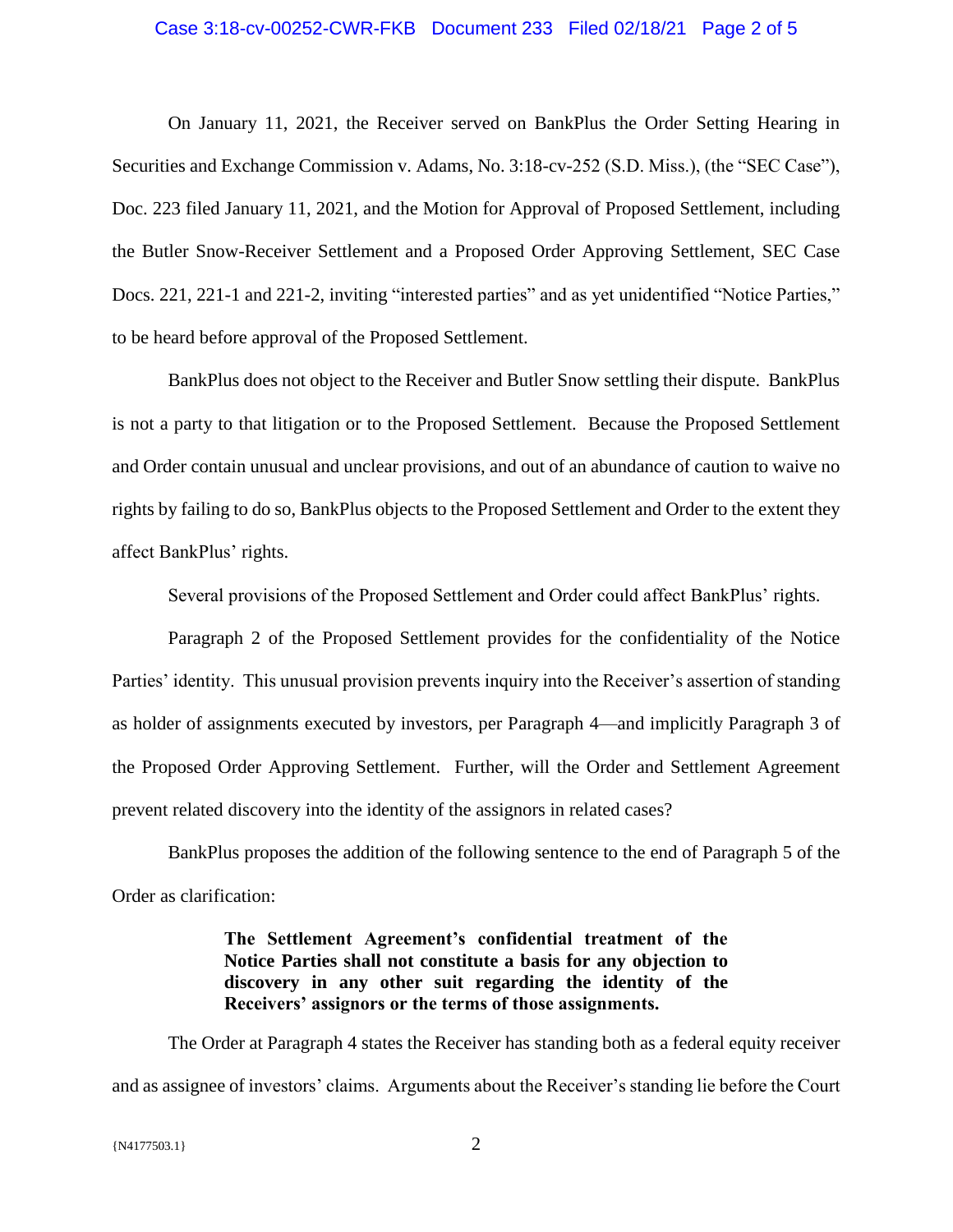### Case 3:18-cv-00252-CWR-FKB Document 233 Filed 02/18/21 Page 3 of 5

elsewhere, however, because they form part of BankPlus' Motion to Dismiss the Receiver's Amended Complaint against it.<sup>4</sup> Does Paragraph 4 of the Order affect BankPlus or its motion, or bind the Court in any way? The Proposed Settlement and Order do not address this. BankPlus agrees with the Baker Donelson Objection's treatment of this matter and urges the Court to adopt its recommendations.

Additionally, the Order contains a complete bar order with uncertain terms that may affect BankPlus.<sup>5</sup> BankPlus does not object to the concept of a settlement bar. A settlement bar is common in settlements in cases involving multiple parties. Relevant case law applicable to Ponzi receiverships, however, does not provide sufficient guidance to determine the effect of the Proposed Settlement and Order on related claims across cases, nor how to credit the settlement amount to the Receiver's remaining targets.<sup>6</sup> The terms of the Order also do not set forth how the

 $5$  Doc. 221-2 at p. 8,  $\P$  12.

 $\overline{a}$ 

For co-defendants in a single case, the three standard methods for reducing judgment against non-settling defendants after a partial settlement are:

1. *pro rata* (court divides the amount of the total judgment by the number of settling and non-settling defendants, regardless of each defendant's culpability),

2. proportionate fault (after a partial settlement and trial of the non-settling defendants, the jury determines the relative culpability of all the defendants and the non-settling defendant pays a commensurate percentage of the total judgment), and

3. *pro tanto* (the court reduces the non-settling defendant's liability for the judgment against him by the amount previously paid by the settling defendants, without regard to proportionate fault).

*Newby v. Enron Corp. (In re Enron Corp. Sec),* No. MDL-1446, 2008 U.S. Dist. LEXIS 48516, at \*19-21 n.5 (S.D. Tex. June 24, 2008) (*citing In re Enron Corp. Sec., Derivative & "ERISA" Litig.,* 228 F.R.D. 541, 558-63 (S.D. Tex. 2005)) (concluding Private Securities Litigation Reform Act and Ohio state law provided applicable judgment reduction methodologies) (numbering added).

<sup>4</sup> Doc. 77, *Alysson Mills vs. BankPlus, et al.*, No. 3:19-cv-00196 (S.D. Miss.). *See also* Baker Donelson Objection at 2-4.

<sup>6</sup> *See generally Ill. Cent. R.R. Co. v. Oakes*, 237 So. 3d 149 (Miss. 2018) (discussing fault apportionment under Federal Employers' Liability Act and analyzing relevant common law principles); *Hill v. Gen. Ins. Co. of Am.,* 456 F. Supp. 2d 757, 759 (N.D. Miss. 2006) (examining "lamented" absence of contribution cause of action in Mississippi law); *Krieser v. Hobbs*, 166 F.3d 736 (5th Cir. 1999) (discussing changes to Mississippi liability apportionment regime).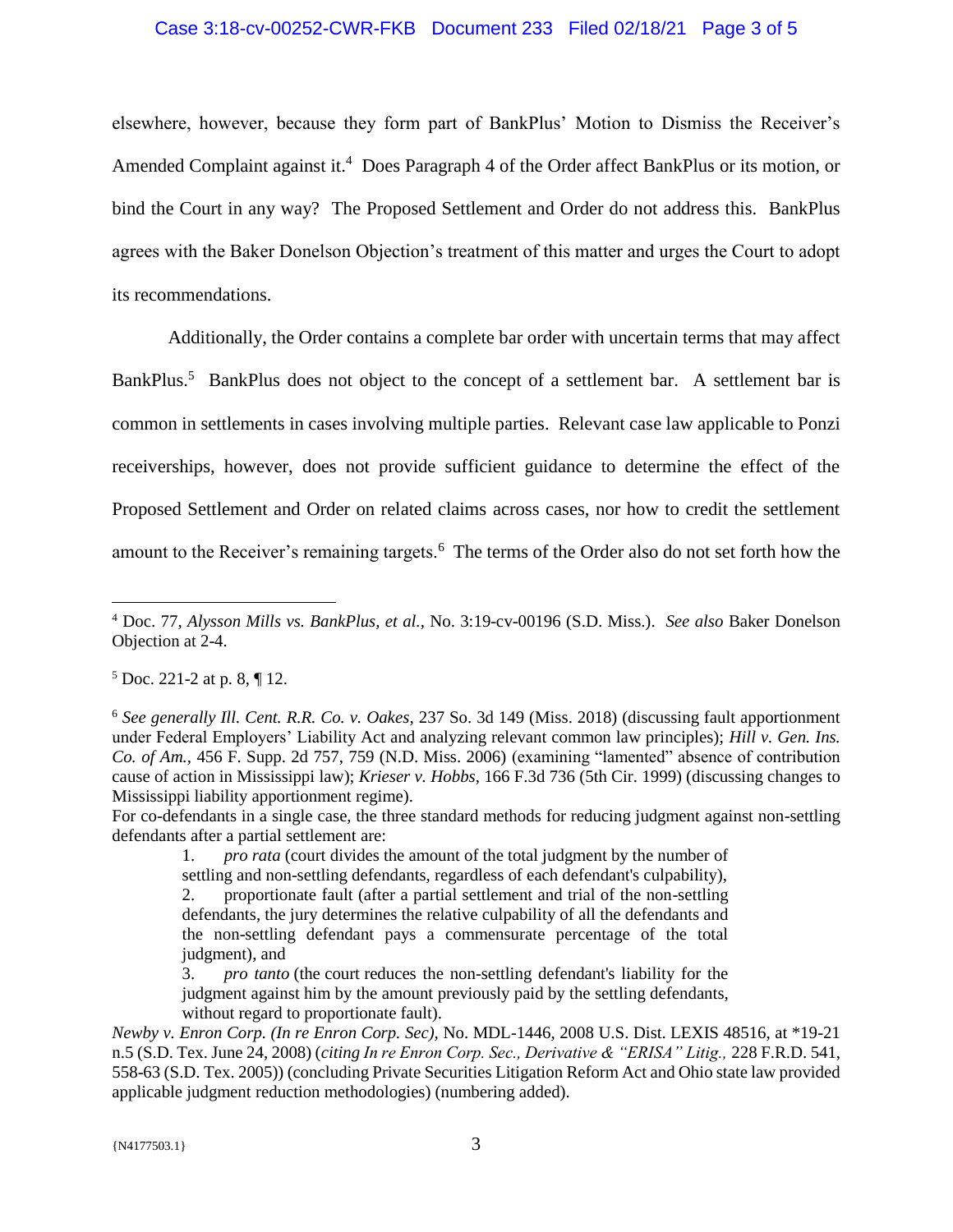### Case 3:18-cv-00252-CWR-FKB Document 233 Filed 02/18/21 Page 4 of 5

complete bar order will affect the liability of parties who remain in litigation against the Receiver This is of particular concern because the Receiver has asserted BankPlus is jointly and severally liable for the debts of the Receivership estate.<sup>7</sup> Thus, as an interested party to Proposed Settlement and Order, BankPlus has a right to know how it will operate.

Because the promissory notes at the center of the Adams scheme were unregistered securities, BankPlus proposes that the Court adopt the methodology used in the Private Securities Litigation Reform Act ("PSLRA") to determine the appropriate reduction for all parties remaining in litigation against the Receiver across cases.<sup>8</sup> The PSLRA provides a reduction credit representing the greater of (1) the settling defendant's percentage of responsibility, or (2) the amount paid to the plaintiff by that settling defendant. As all the Receiver's cases arise from the same Adams scheme, BankPlus proposes the Court apply the PSLRA methodology to all defendants across the Receiver's cases by adding the following after Paragraph 12 of the Order:

> **The Court shall apply the provisions of the Private Securities Litigation Reform Act at 15 U.S.C. 78u-4(f)(7)(B) to determine the appropriate credit to any party remaining in litigation against the Receiver. For the avoidance of doubt, the Court will apply the PSLRA methodology both to the defendants remaining in** *Alysson Mills v. Butler Snow LLP, et al***., No. 3:18 cv-866-CWR-FKB (S.D. Miss.) and to all other defendants in cases against the Receiver arising out of the Lamar Adams-Madison Timber Ponzi Scheme.**

For these reasons, BankPlus joins in the Baker Donelson Objection and its recommendations, and objects to anything in the Proposed Settlement or Order purporting to affect

 $\overline{a}$ 

<sup>7</sup> Case 3:19-cv-00196-CWR-LRA, Doc. 71 at ¶¶ 95 and 104. *See generally* Miss. Code § 85-5-7(4) ("Joint and several liability shall be imposed on all who consciously and deliberately pursue a common plan or design to commit a tortious act, or actively take part in it. Any person held jointly and severally liable under this section shall have a right of contribution from his fellow defendants acting in concert.").

 $8$  15 U.S.C. 78u-4(f)(7)(B).